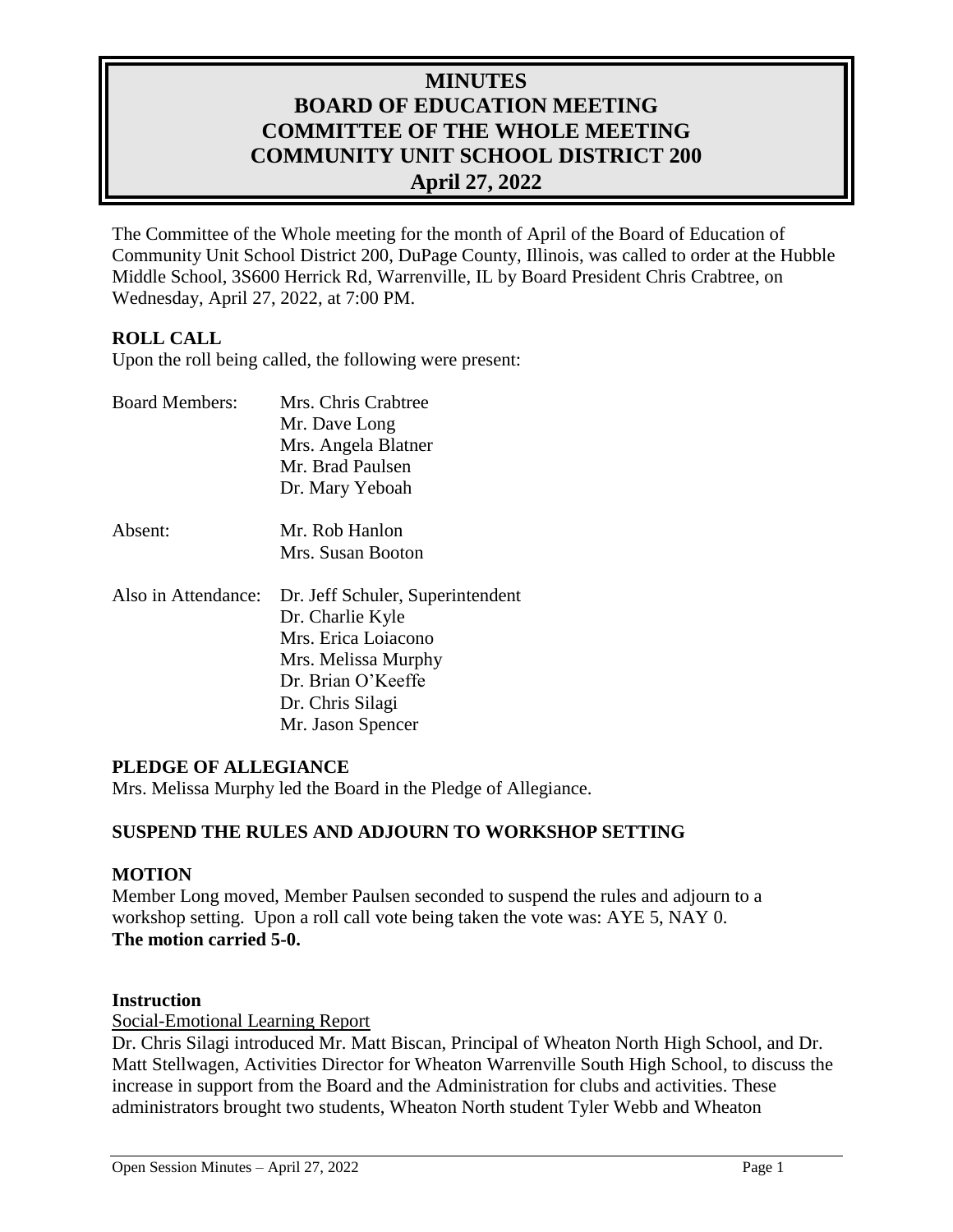Warrenville South student Hope Cavin, to share their experiences with different clubs and activities, as well as the impact that decision to increase support has had on them.

There was additional information/comments on the following:

- Learning can occur and does occur in all different kinds of settings, both formal and informal.
- The most important part of learning is the connections that students build with each other and with the staff.
- There are more than 50 activities/programs at both WN and WWS for students to join.
- Believe in promoting growth and interests and making social connections.
- The goal in the District is to make sure that every student in the two high schools is in some kind of activity where they have the opportunity to build connections with adults.
- $\bullet$  The process currently in place if a student(s) wants to start a new club.
- Over 80% of D200 high school students are involved in something.
- Adults sponsoring clubs goes hand in hand with student interest.

There were questions and/or discussion on the following:

- Are there any barriers to opportunities for students to participate? Opportunities continue to arise with new activities.
- Where students can go in the high school to find information on clubs/activities.
- The activities fair takes place at the beginning of the school year.
- Activity buses have these buses been utilized by students participating in activities?
- Reaching out to uninvolved kids is that happening? Not all students feel the need to be involved; may depend on if they are working, taking care of family members at home, etc.
- Providing students with an opportunity to connect.
- The idea to use lunch or access periods for those students that have commitments after school – this has some logistical challenges.
- Students practicing during lunchtime.
- A traditional 8-period school day vs. a modified block schedule being used by some high schools.

The students and admins were thanked for their participation in the meeting.

District 200 is committed to ensuring the emotional well-being of all students. The district had several goals in the areas of relationships, emotional wellness, learning, and behavioral wellness that correlate with the District 200 social-emotional learning framework. A report was given to the Board of Education on the progress made on the 2021-22 social-emotional learning work plan. The report summarized the goals and actions taken this year, which included the following:

- Key Questions
	- o What were our goals this year?
	- o What systemic districtwide actions did we take during the 2021-22 school year?
	- o How do we keep getting better in the social-emotional learning space?
- SEL Framework
	- o Relationships
	- o Mindset
	- o Learning
	- o Emotional Wellness
	- o Behavioral Wellness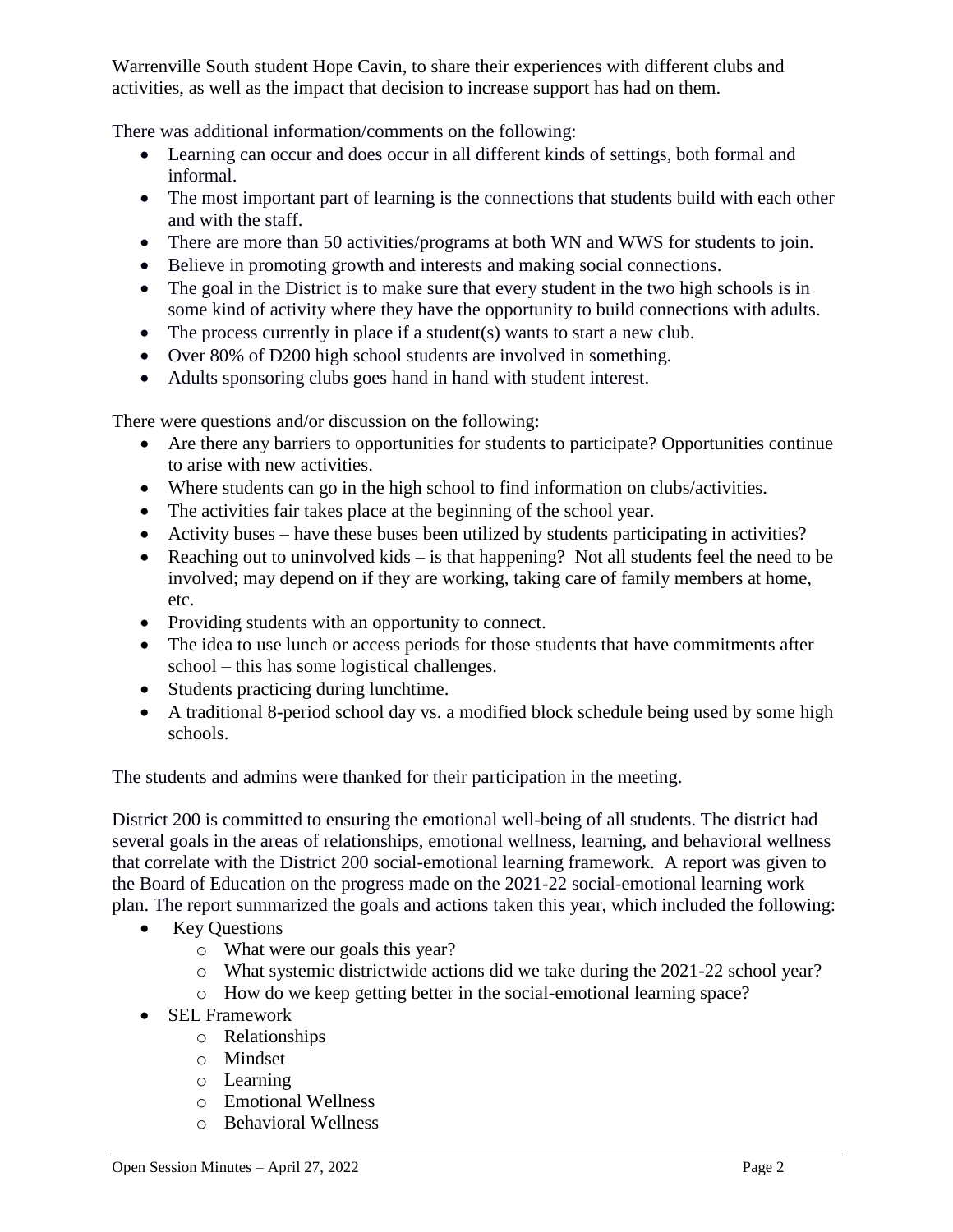- What were our goals this year?
	- o Ensure that all students have a relationship with a trusted adult in D200 schools.
	- o Ensure students know how to advocate for peers and themselves when a risk of harm to self may be present.
	- o Introduce a universal social-emotional assessment and screener at the Elementary and MS levels as part of a comprehensive assessment framework.
	- o Provide successful coordinated re-entry for students returning from a hospital setting in grades 6-12.
	- o Expand offerings and student participation in clubs and activities K-12.
	- o Implement research-based foundational behavioral practices in all elementary schools and ensure D200 staff know how to proactively and reactively respond to crisis behavioral situations.
- What systemic districtwide actions did we take during the 2021-22 school year?
	- o Relationship Mapping
	- o Acknowledge, Care, Tell (ACT)
	- o Social Academic Behavioral Assessment
	- o Emotional Wellness Coordinators
	- o Expanded and Enhanced Clubs/Activities
	- o Focused Professional Learning
	- o Core Behavioral Framework
- Relationships
	- o Relationship Mapping
	- o Goal ensure that all students have a relationship with a trusted adult in D200 schools
	- o Percentages by Level (Elementary, MS, HS)
- Emotional Wellness
	- o Acknowledge, Care, Tell
	- o Goal ensure students know how to advocate for peers and themselves when a risk of harm to self may be present
	- o The BSAD (Brief Screen for Adolescent Depression)
- Learning
	- o SAEBRS (Social, Academic, and Emotional Behavior Risk Screener)
	- o Goal introduce a universal social-emotional assessment and screener at the elementary and MS levels as part of a comprehensive assessment framework
	- o Percentages by Level (Elementary, MS for Fall and Winter)
- Emotional Wellness
	- o Emotional Wellness Coordinators
	- o Goal provide successful coordinated re-entry for students returning from a hospital setting in grades 6-12
- Learning
	- o Expanded and Enhanced Clubs and Activities
	- o Goal expand offerings and student participation in clubs and activities K-12
- Behavior Wellness
	- o Focused Professional Learning (K-12)
	- o Goal implement research-based foundational behavioral practices in all elementary schools and ensure D200 staff know how to proactively and reactively respond to crisis behavioral situations
	- o Core Behavioral Classroom Framework (Elementary)
	- o Significant Disruptions Protocol (Elementary)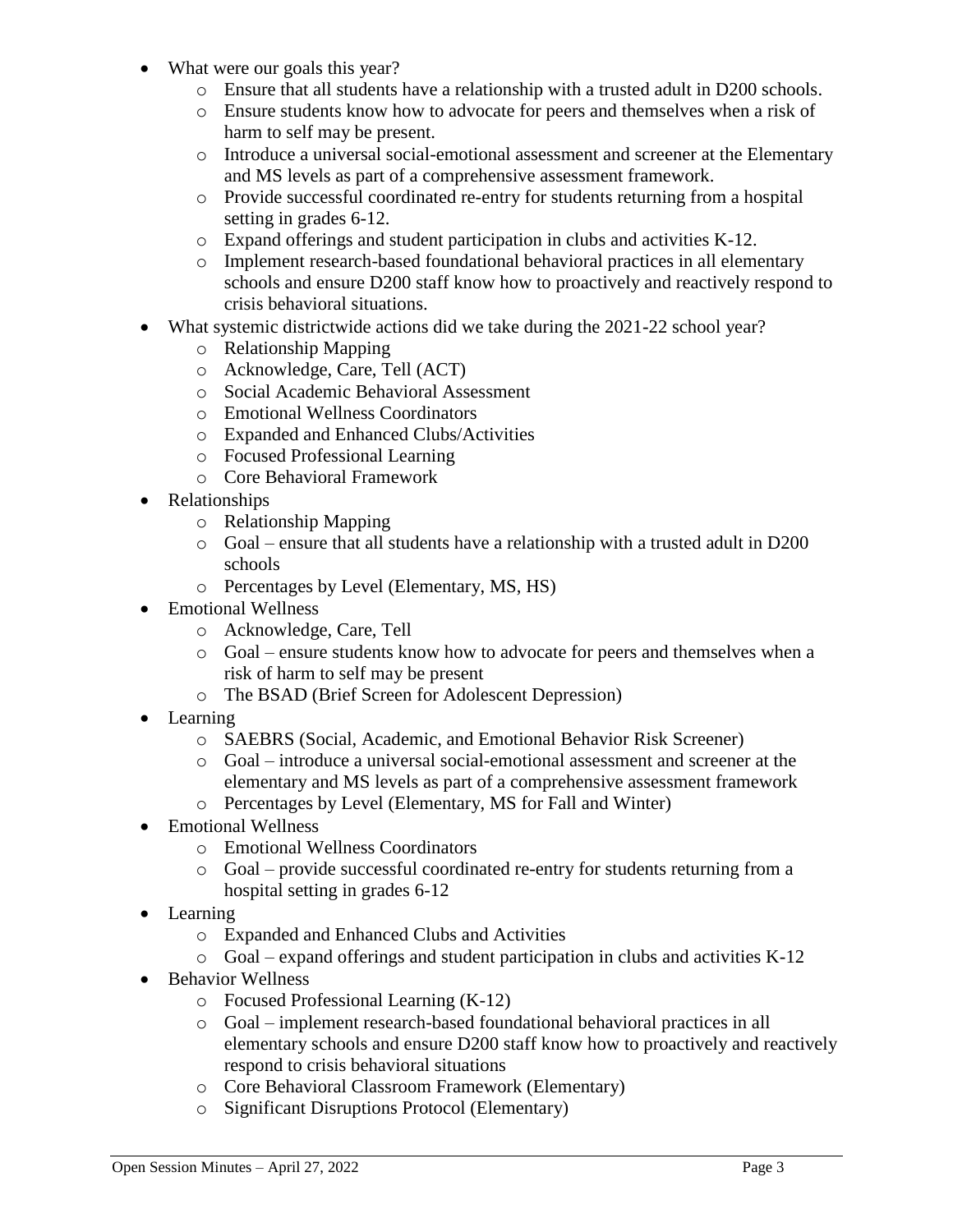- How do we keep getting better in the social-emotional learning space: A few future focus areas…
	- o Enhance Relationship Mapping Process
	- o SAEBRS Expansion and Implementation
	- o Leadership Training
	- o Productive Growth Mindsets
	- o Continued Enhancement of Clubs and Activities

There was additional information/comments on the following:

- The starting point for any conversation on SEL is the framework.
- Students in D200 take a trusted adult survey as part of a comprehensive effort to connect students to their school; the survey is conducted in the first semester early on in the year.
- Relationship mapping for next year and looking at our students who do not have a connected adult, but also making sure at our MS and HS that all staff members are aware of students who have identified them as a trusted adult – cross-referencing; having staff do a reverse relationship map for students they are connected to.
- ACT (Acknowledge, Care, Tell) and BSAD (Brief Screen for Adolescent Depression) programs and how they work.
- ACT hope this becomes part of our school culture and will help to destigmatize mental health.
- An all-hands-on-deck effort when BSAD survey /program is implemented (so the assessments can be evaluated and support be provided to any student identified as soon as possible).
- The time and effort that it takes for our schools to do these assessments at each grade level.
- SAEBRS (Social, Academic, and Emotional Behavior Risk Screener) asks questions related to each student's academic, emotional, and social behavior three times per year.
- When thinking about academic or emotional programming, you typically should not be providing intervention for 80-85% of kids (that should not need extra levels of support).
- SAEBRS was piloted this year at four elementary and two middle schools and is a part of the assessment suite the district already uses (Fast Bridge).
- Data looks at whole school and individual levels, and will also provide trend data.
- Reporting of data to parents.
- Emotional wellness coordinators added to the MS level this year one for south side MS and one for north side MS.
- Expanding the Signs of Suicide (SOS) program to the MS level.
- Have had a lot of excitement about the expanded and enhanced clubs and activities at the elementary level; increased participation rates and involvement from students.
- Consistency in programming for clubs and activities through the various levels (elementary, middle, and high schools).
- Focused professional learning was provided on student-teacher relationships, classroom and behavior management, crisis prevention and de-escalation, and restorative conversations.
- Thinking early about how we shape behavior one way is through the core behavioral classroom framework, which communicates success descriptors for a successful classroom environment.
- The disruptions protocol identifies the significant disruptive behaviors and the specifically trained staff members that should be contacted to respond.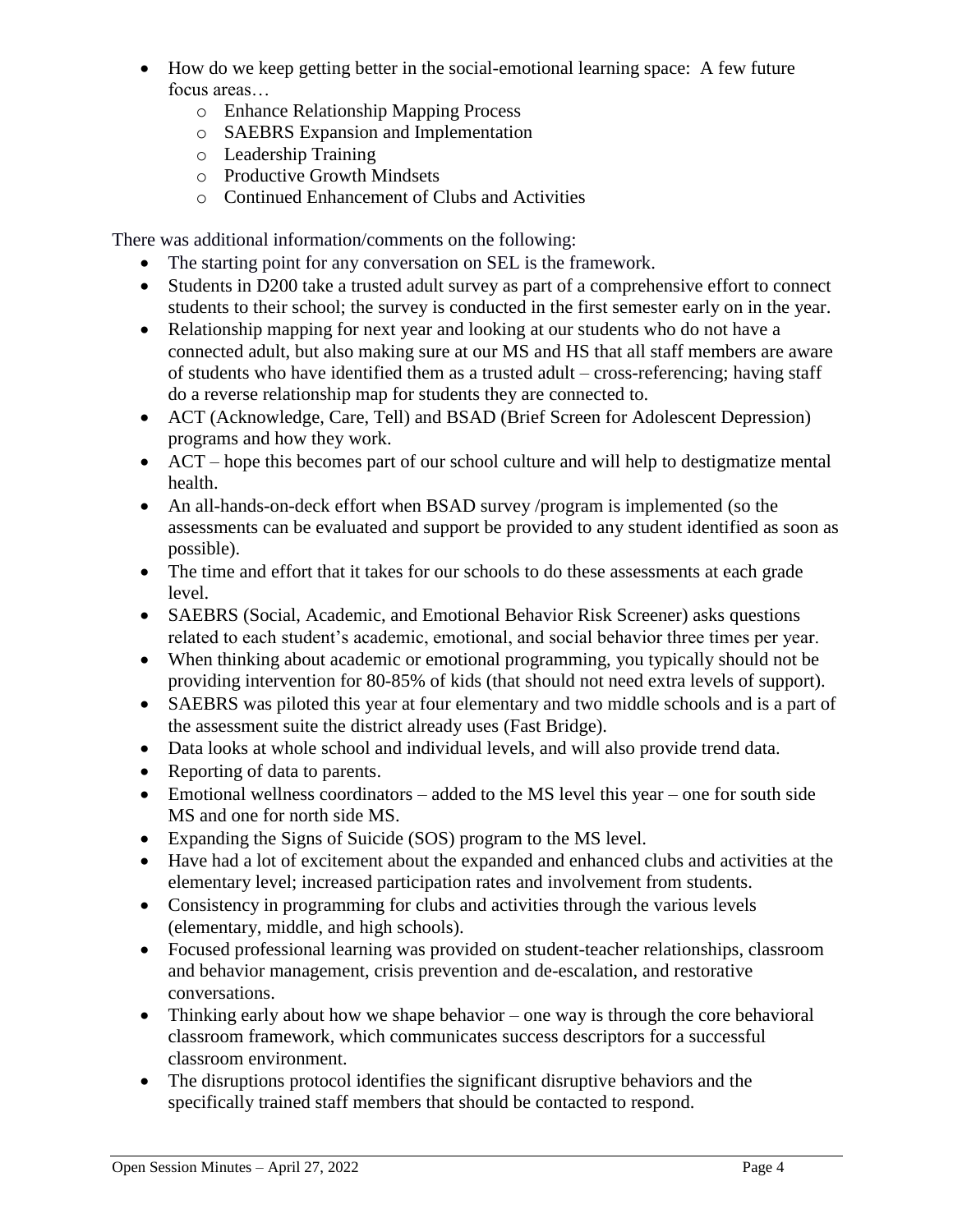- $\bullet$  June 6<sup>th</sup> leadership training for all of our schools admins and leadership teams from all buildings will participate in the Leadership Learning Lab with Trevor Ragan. The focus will be on a growth mindset and developing leaders and cultivating that within our school culture, overcoming fear, and becoming better learners in taking action and culture.
- As we enter into the math adoption, the importance of improving learning and student efficacy in math as it relates to a productive growth mindset.

There were questions and/or discussion on the following:

- Focused Professional Learning research showing the harmful impact of teachers not being well-trained in culturally responsive teaching leading practice; the training teachers need going forward to advance the SEL goals reviewed.
- How can we measure if we are having an impact on kids and making progress on this?
- What is being done to help students get connected and make that connection during the school day or after school?
- The ability to track how students are doing on the assessments noted from year-to-year, and see trend data. Do we have the infrastructure to do that?
- Is there a point where we are developing a class for kids that are struggling or we are more directly teaching SEL or teaching explicit skills? Feels like remediation in the academic space, and not sure that is the best way to bridge the gap.
- SAEBRS assessment and the alignment to Fast Bridge parents being able to see this and have this information creates trend data; will have this for a group, as well as individual students.
- SAEBRS assessment how questions are framed and how this is reported in terms of averaging scores – how is it descriptive for an individual parent? Can bring this back at a future meeting.
- Who is administering/scoring this assessment at the MS level? The assessment was piloted by ELA teachers. What if that is not the student's area of strength? There are a number of variables coming into play.
- Communicating to parents concerns if students fall into some or high category.
- Emotional wellness and privacy concerning students.
- If a student is re-entering after hospitalization, how is information communicated to the school and who will be informed at the school level?
- Specific targeted SEL lessons as it relates to the use of advisory time at the MS level.

## Vision 2026 Dashboard

District 200 has been working on the development of a new strategic plan. The strategic plan is being built around the Portrait of a Graduate. The Vision 2026 Strategic Plan will include specific academic excellence and operational excellence strategies. It will also include a dashboard that monitors key performance metrics related to academic excellence and operational excellence strategies.

The Administration reviewed the Vision 2026 draft dashboard, which included the following:

- Vision 2026 Strategies
- Indicators
- Data sources
- Description what does this tell us?
- Why is this important?
- $\bullet$  Baseline 2021-22
- Time of year information is tracked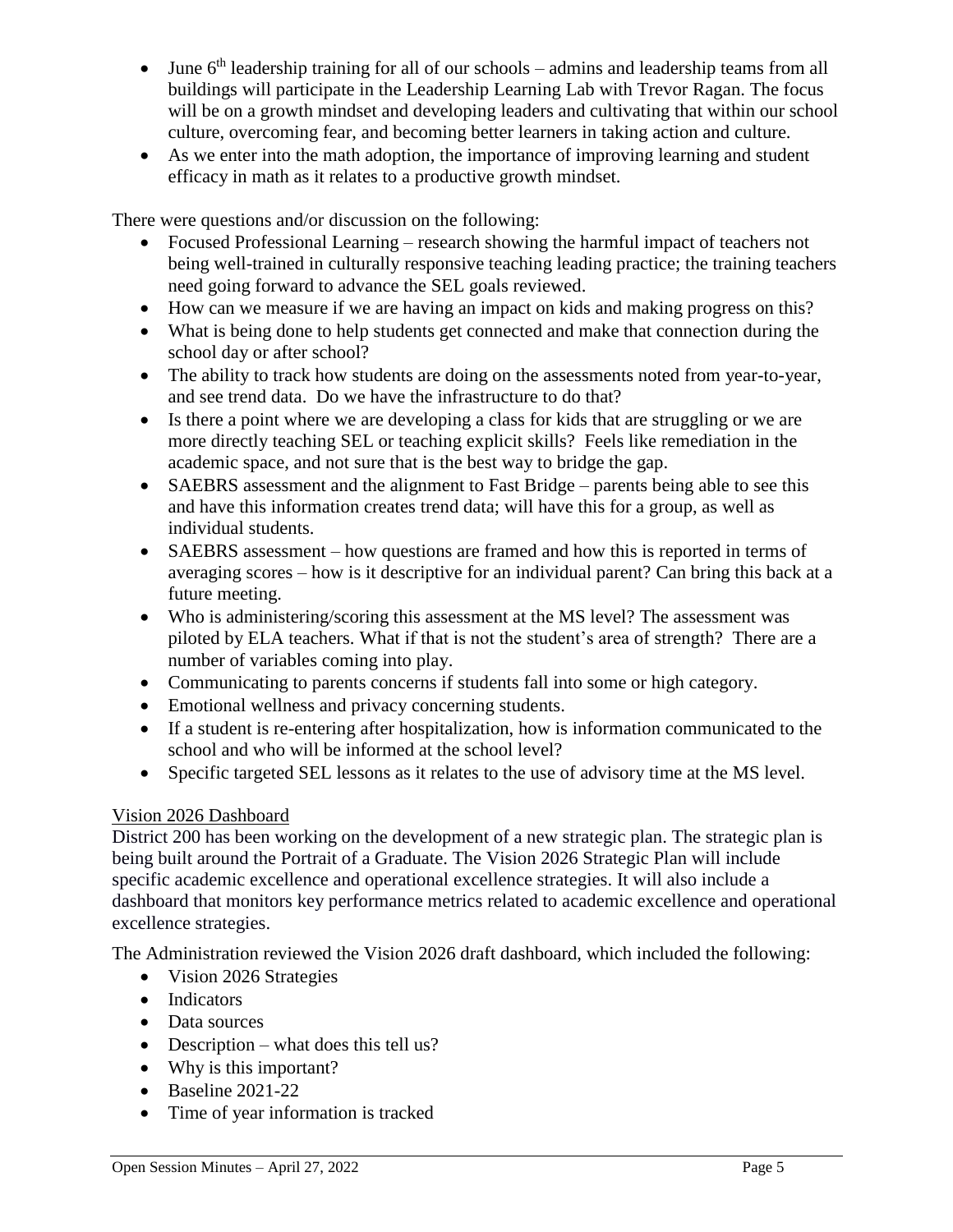The Vision 2026 Draft Dashboard includes the following strategies and indicators:

- Learning Acceleration/Balanced Assessment System (ELA)
	- o Early Reading Achievement (K-1)
	- o English Language Arts Achievement (2-5)
	- o Percentage of Students Meeting Reading Growth Target (K-8)
- Learning Acceleration/Postsecondary Opportunities (ELA)
	- o High School English Language Arts Proficiency
- Learning Acceleration/Balanced Assessment System (Math)
	- o Early Math Achievement (K-1)
	- o Math Achievement (2-5)
	- o Math Achievement (6-8)
	- o Percentage of Students Meeting FastBridge Math Growth Target (K-8)
- Learning Acceleration/Postsecondary Opportunities (Math)
	- o High School Math Proficiency
- Learning Acceleration/Balanced Assessment/Preparing Students for Postsecondary **Opportunities** 
	- o PSAT to SAT Growth
	- o Freshman on Track
	- o Graduation Rate
- Preparing Students for Postsecondary Opportunities
	- o Advanced Coursework
- Social-Emotional Learning
	- o Student Connectedness (3-12)
	- o Activities/Co-Curricular Participation (9-12)
	- o Attendance
- Hire, Develop and Retain Diverse, High-Quality Staff
	- o Teacher Retention
	- o Principal Retention
	- o Percentage of Positions Filled
	- o Staff Demographic
- Fiscal Health
	- o Finance Overview Document
	- o Balanced Budget
	- o Fund Balance
	- o Finance Profile Score
	- o Bond Rating
- Facilities Master Plan
	- o Facilities Overview Document
	- o Capital Projects Complete
	- o Long-term Debt Schedule
	- o Master Facility Plan Improvements
- Community Engagement
	- o 5-Essentials
- Learning Acceleration/Balanced Assessment/Organizational Culture/Community Engagement/Hire, Develop and Retain Diverse, High-Quality Staff
	- o Equity Journey Continuum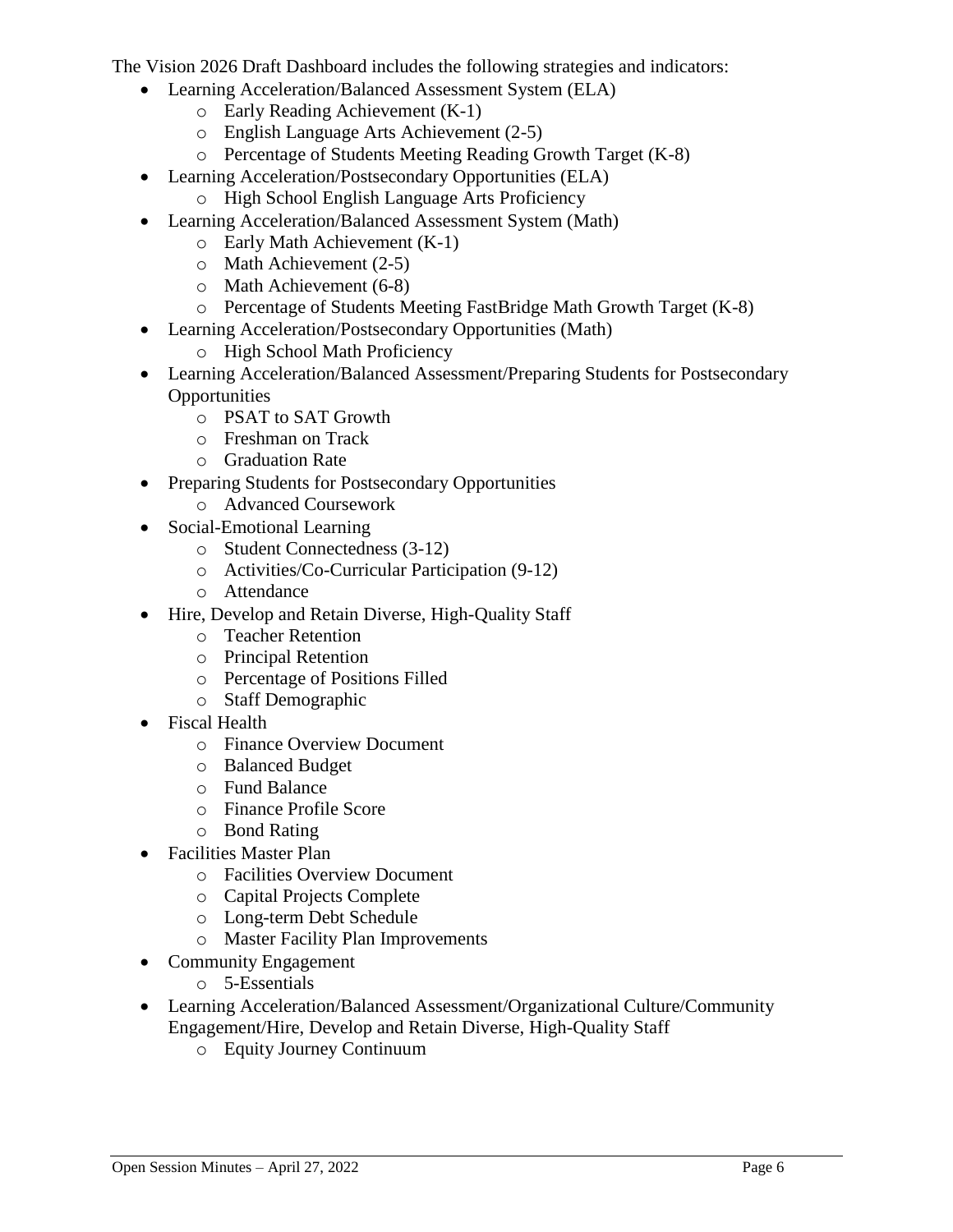There was additional information/comments on the following:

- A reminder that learning acceleration is very different from remediation.
- Comprehensive assessment system includes classroom assessments, interim assessments, summative/evaluative assessments.
- $\bullet$  Feedback from the community it would be beneficial to have assessment data broken out by level.
- HS English Language Arts (ELA) Proficiency aligned to College and Career Readiness and the Illinois State Board of Education (ISBE).
- A more comprehensive report with information on FastBridge will be presented to the Board in May.
- PSAT to SAT Growth is on the dashboard, but was unable to report on this data due to the pause in testing in 2020. The 2022 data will be the baseline year that the district will be able to use, along with the 2018 PSAT grade 8 data.
- Broadened the definition of advanced coursework to go beyond Advanced Placement (AP) and Dual-Credit Coursework, and will include the percentage of students that will earn an industry-recognized credential. This aligns with the goals of career pathways.
- Included for the first time on the dashboard  $-$  State test scores (at the K-8 level). Have not had good trend data in the past as the assessments have changed every couple of years. However, this is what ISBE uses in public school district school report cards.
- It is very likely in the next couple of years the state assessment is going to change.
- Do not believe the percentage of students meeting and exceeding on the ISBE state test is reflective of the percentage of students that are functioning at grade-level academic content, therefore a misleading metric. The state assessment has a very high cut score, which presents a lot of challenges with that state data.
- Also new on the dashboard FastBridge and the growth element. Have always reported the percentage of students that are attaining a certain level of performance on our local assessment. It is also important to make sure students are growing and growing typically during the year.
- Teacher retention 93%; Principal retention 98-99%.
- As previously reported, it is becoming harder to get classified staff to fill positions. The district is always looking for new ways to fill open positions.
- Tracking the hiring of diverse staff/educators; goal to attract and try to get more diverse candidates to apply for positions.
- Career pathways and "grow your own teacher" program.
- The finance overview and facilities overview documents use as a baseline of what has occurred and provide the Board and the public with an overview of where things stand from both the financial end and the facilities end.
- The financial profile score comes directly from the state (included in the AFR, but then codified by the state after reviewing all financial data submitted by the district).
- Bond rating, and when this becomes important. In terms of the debt profile side of things, that rating is a distinguishing characteristic of bond credit worthiness in the financial marketplace (a higher bond rating means you pay less interest).
- The facilities overview document is a high-level perspective of what has happened yearover-year concerning completed capital projects.
- The long-term debt schedule shows what current debt the district has and when the debt is due.
- 5 Essentials survey this is the state-sponsored school climate culture survey that provides student, teacher, and parent feedback for school improvement. Provides helpful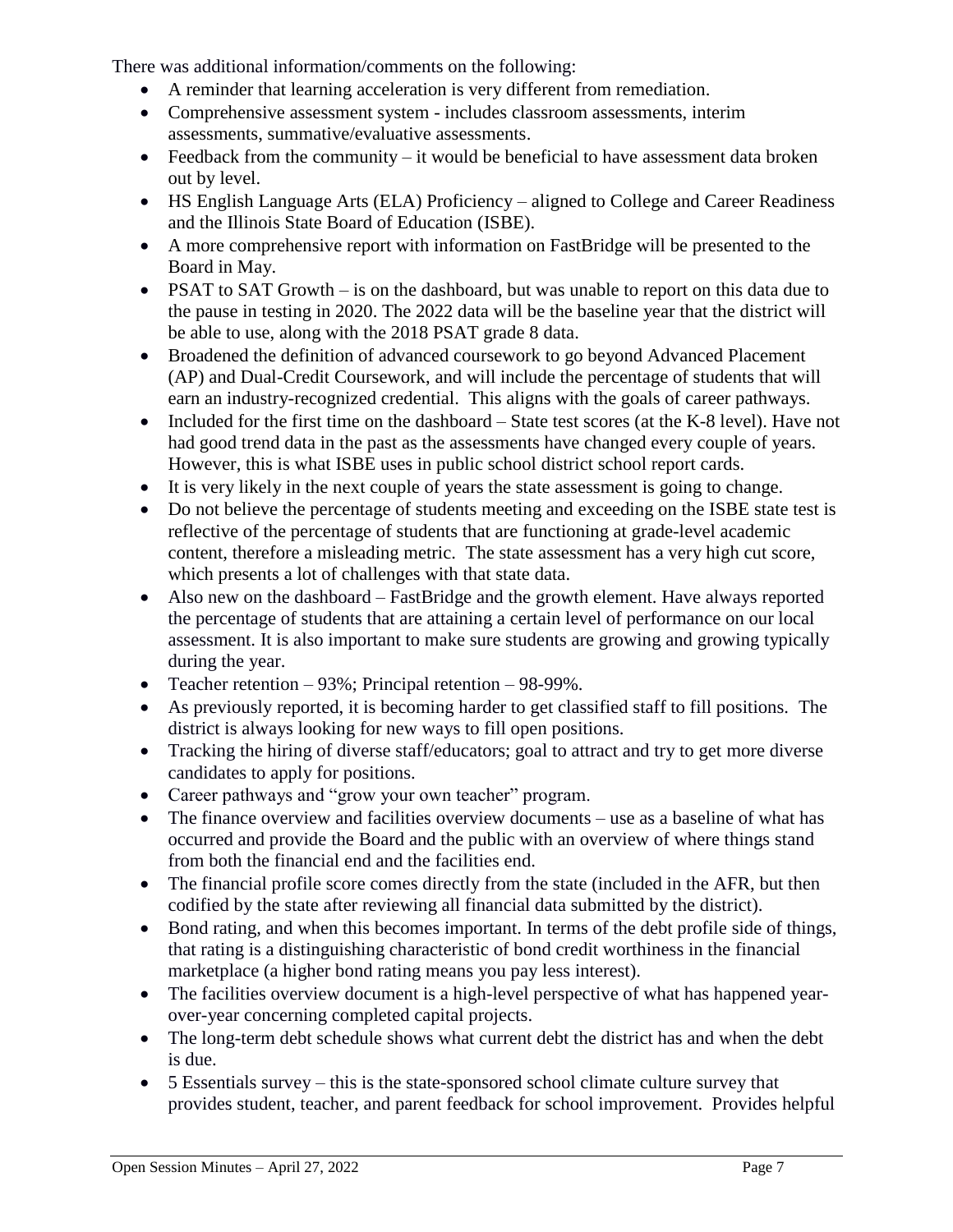information in terms of understanding the kind of instructional climate and culture in D<sub>200</sub> buildings.

- Currently, ISBE is only tracking participation data on the 5 Essentials survey.
- Determining what is the most useful to the district from the 5 Essentials data as a tracking tool.
- Equity Journey Continuum newly developed from ISBE and will be on the state report card this year (reported in October 2022). This will be utilizing data we already report to ISBE on an annual basis. The continuum analyzes data elements in student learning, learning conditions, and elevating educators. The data is used to place districts in one of the steps on the continuum, from step 1 (large equity gaps) to step 4 (minimal gaps in equity).

There were questions and/or discussion on the following:

- FastBridge assessments and whether they stay constant? FastBridge is a District purchased assessment and will allow us to have trend data; this is also given three times a year.
- Possibility of the state going to a three times a year assessment ISBE meeting and the center for assessment reported this is not currently something the feedback is suggesting or supporting. Also, advocacy groups are pushing strongly on that.
- Illinois Assessment of Readiness (IAR) percentages and what they represent the percentage of students from this past year that met or exceeded on the state assessment.
- IAR and Fastbridge percentages of students meeting/exceeding will not correlate and why this is so. FastBridge numbers are expected to be higher than IAR.
- FastBridge is an assessment tool the District is purchasing; they standardize the scoring and align it to learning progressions and nationally norm the results as well.
- IAR defines "at or above" as 4 and 5, would like to get the data for 3, 4, and 5.
- SAT The state has a higher cut score for "meeting" standards than the College Board cut score.
- The addition of an option for the grade as being "meeting or exceeding" in proficiency at the HS level – data is defined by redefining readiness and the criteria set by that group concerning competency and proficiency for ELA and math. The belief is that if you are successfully navigating through a college course and succeeding (dual-credit class), research suggests that is a strong indicator that you are college-ready.
- Receiving a "c" in Algebra 2 and whether that means you are college-ready. Data is being compiled for the first time in June which will give us baseline data.
- The last time the District Mission and Vision were reviewed and/or revised? The importance of integrating Portrait of a Graduate (POG) things into the District Mission and Vision.
- As the district adopts POG, will we organically see the Mission and Vision shifting?
- Look at the District belief statements.
- Professional Development the percentage of teachers engaging in microcredentials and continuing their education. This number increases each year and the district continues to add additional professional learning opportunities for teachers. Monitoring this information – can be provided to the Board.
- Teacher retention percentage ISBE metric and accounts for anybody leaving for any reason.
- The number of open positions as it relates to the total number of staff; most open positions are classified staff. If that number grows, particularly at the beginning of the school year, it will impact the quality of service.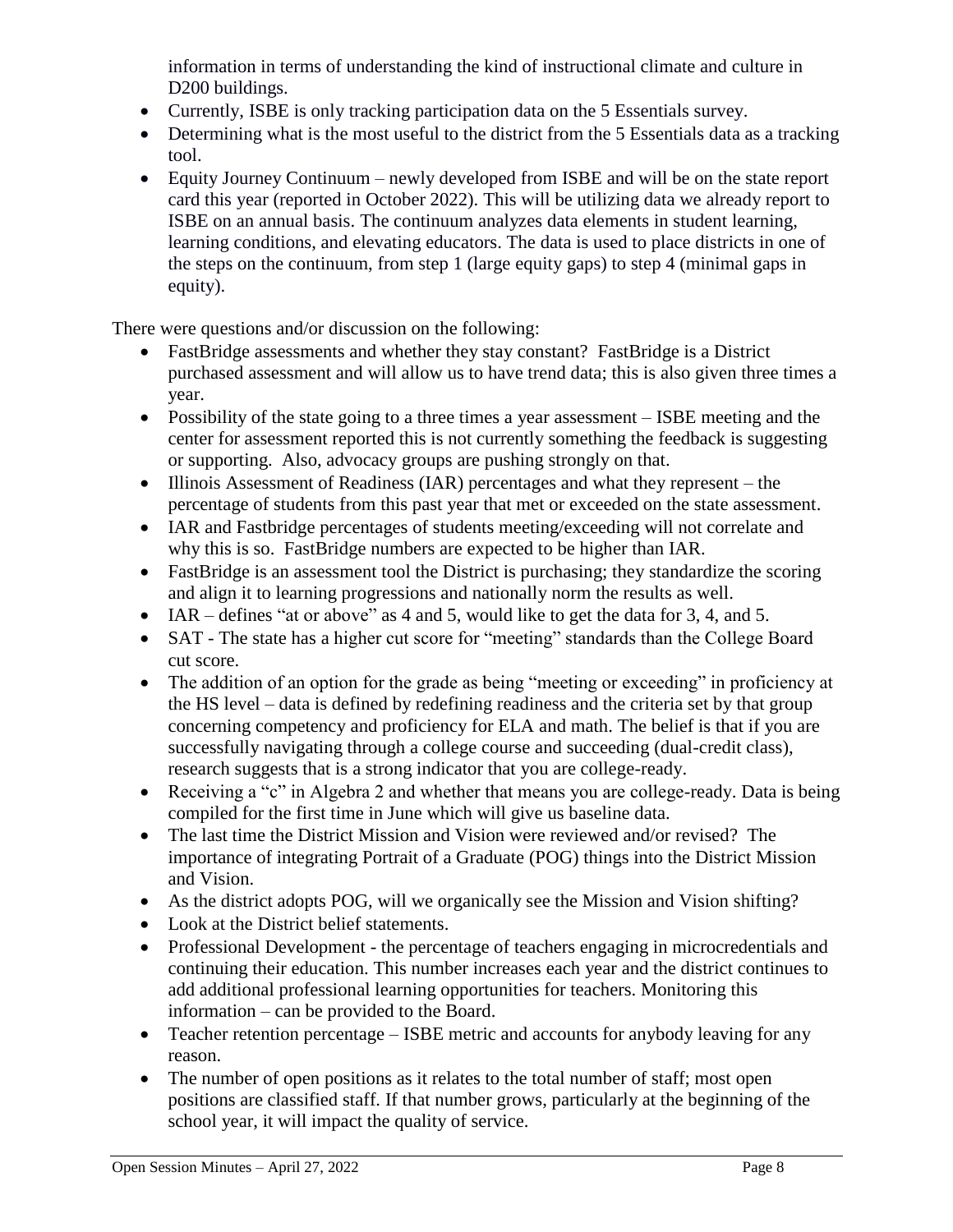- Percentage of positions filled valuable metric; doing everything we can to fill positions at any point in the year.
- $\bullet$  Equity Journey Continuum the gaps in equity around special populations defined as students with disabilities and multilingual learners; also the racial demographic groups.
- The state is reporting the equity continuum in the aggregate by category.
- What kind of data point will capture the two different stories being told about the district? There is a disconnect between the community voice being heard daily and what is seen in the board seat. What is the district doing to make sure that certain populations are being heard and responded to? When we want to improve things in the district we do it through intentional strategy to ensure we are engaging with the entirety of our community.
- Dashboard items/metrics vs. strategies; dashboard metrics either numeric quantitative metrics or qualitative measures that can be distilled into something being monitored every year.
- The importance of focusing and monitoring both the numbers and the strategies.
- Vision 2026 tactic added to support the organizational culture includes conducting a communication and community engagement audit to ensure all stakeholders in our community feel informed and valued. This information could be used to drive the annual community engagement plan for the district.
- What the district is intentionally doing in terms of strategy and focus and what is being monitored comprise the strategic plan.
- Measuring how well you are implementing your plan is probably more relevant than measuring what percentage of the community population the district is engaging with.
- Taking an equity lens to the whole plan itself.
- The kinds of data that do not get captured are often in microaggressions or in small moments that happen. These are hard to capture and often are unresolved. The idea of an incident form or some way to capture this data for the district.
- The importance of understanding what we are trying to capture and what we are trying to measure.
- Frustration among certain subgroups in the district, and having a better understanding of what that frustration is.
- Purposefully targeting areas that we are not getting to; how to draw people to talk to us.
- How can we systemize a process? All Board members have different stakeholders in the community that access members more regularly. How to bring all the voices together – something to think about so collectively we have a better understanding and what is that data point that is driving that.
- Interested in the design of the dashboard trend data, interactive, useful information, and understandable for the community.
- Board accountability and how to function as a group.

## **PUBLIC COMMENTS – Agenda/Non-Agenda Items**

In accordance with Board Policy 2.230, members of the public wishing to offer public comment had the opportunity to do so. A public comment sign-up sheet was made available until just before the comment opportunity at the meeting site. The Board Meeting was available for viewing via live-stream on the District's YouTube channel at [www.youtube.com/communityunitschooldistrict200.](http://www.youtube.com/communityunitschooldistrict200)

Per Board Policy, the Board may shorten the time allocation for each person to less than 3 minutes to allow the maximum number of people the opportunity to speak.